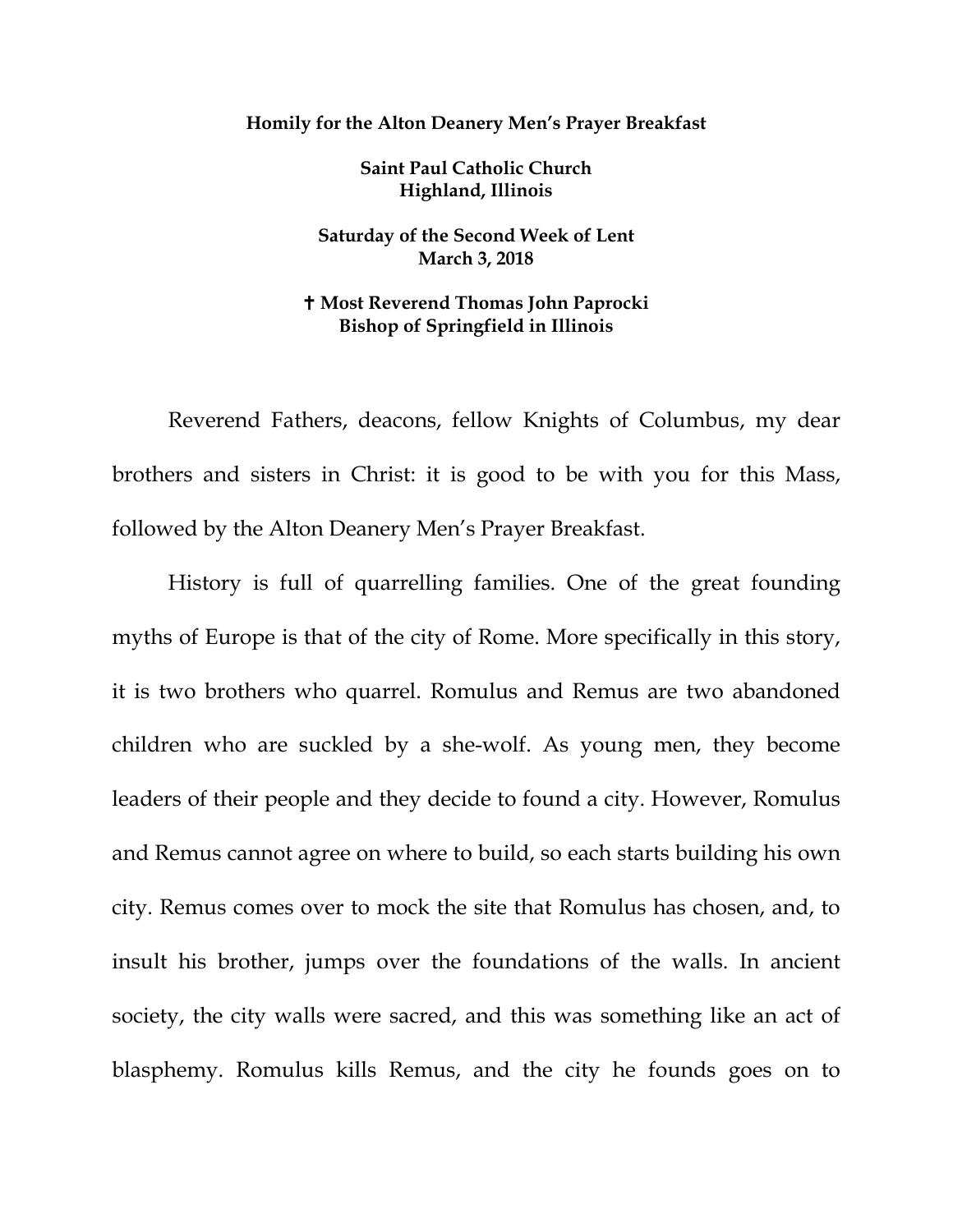become known as Rome. So, right at the beginning of one of the greatest civilizations the earth has ever seen, are the poisonous passions of envy, resentment and violence. This seems all the more shocking given that the people involved are siblings.

However, many centuries later, the Roman Emperor would make Christianity the "official" religion of the Roman Empire. The true religion based on self-sacrifice and resisting violence, through the providence of God, came to atone for the violence of the founding of the earthly city.

The Roman story has echoes in our own sacred scriptures. If the legend of Romulus and Remus is the story of the foundation of a single civilization, Cain and Abel is the story, along with Adam and Eve, of the foundation of the whole of human society. After the catastrophe of the fall, the next event in the human race is fratricide – brought about through envy, resentment and shocking violence.

Jesus is more aware than anyone of the damage done by original sin and how this damage can affect families. Our Gospel today contains one of the most well-known parables that deals with this topic, that of the Prodigal Son. One of the brothers in today's parable is greedy, selfish and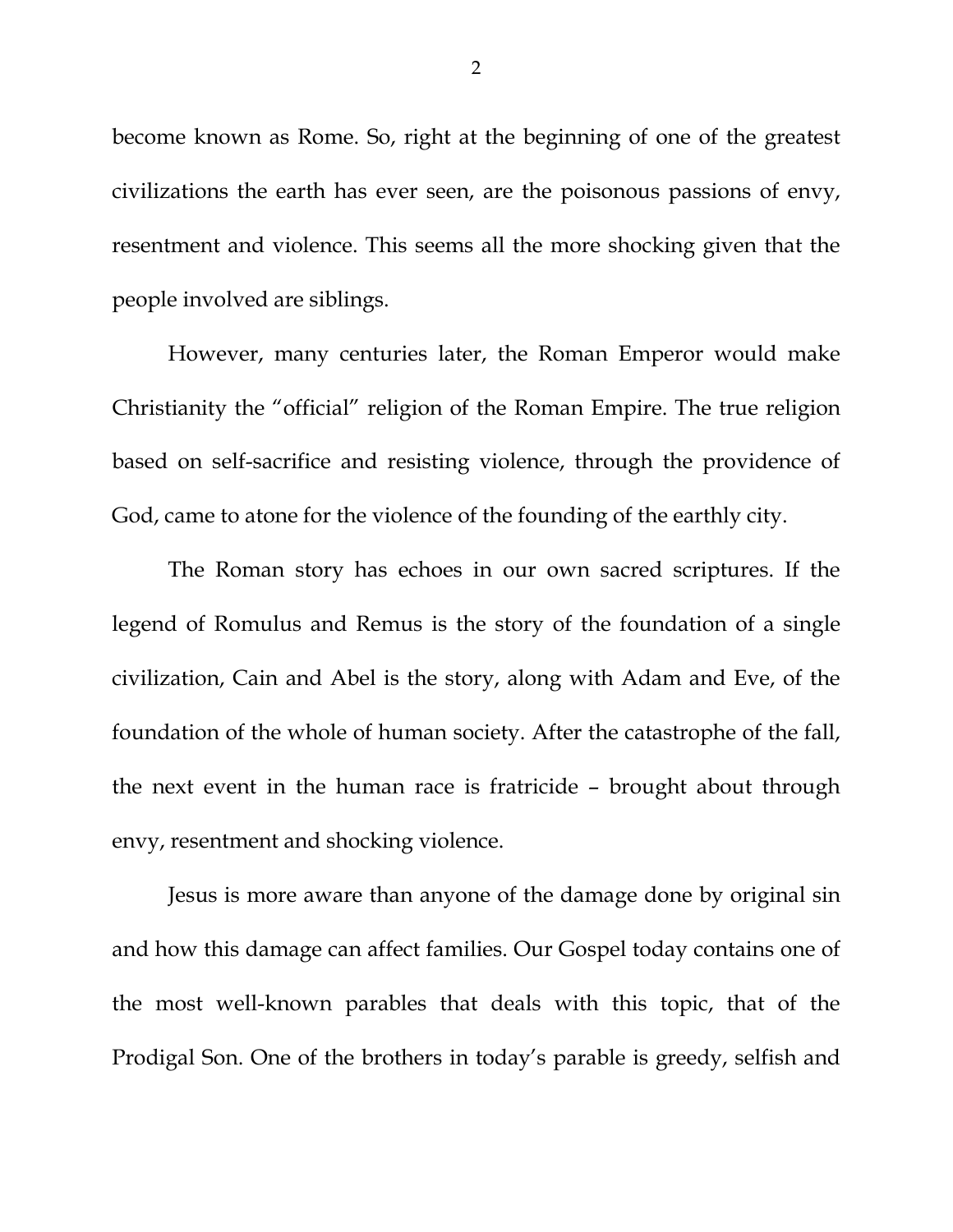entirely wrapped up in himself. He does not wish to share the life of his father. Later, the older brother shows himself to be resentful, jealous and full of anger. He cannot, or will not, share the joy of his father.

The parable is about God's response to all of this. It is not to condemn, but to forgive. The father in the story begins to run to greet the lost son "while he was still a long way off." The father takes the initiative.

Referring to this passage of scripture as the Parable of the Prodigal Son is quite appropriate, since the word "prodigal" means to waste, and indeed the younger son in the parable has wasted his inheritance. Similarly, it is our own sins that alienate us from God and from each other. Like the younger brother of the parable, we come to realize that it is our sins that keep us away from the Father, and the Father never rejects us. Further, the reconciliation of the prodigal son in the story is the symbol of our own resurrection, both spiritual and physical.

The younger son is indeed prodigal – wasteful and dissolute. He has forgotten his father, his family and even his faith as he is reduced to working as a swineherd – something no faithful Jew would consider. It is there, at his lowest ebb, that he "comes to his senses": he remembers, and the key thing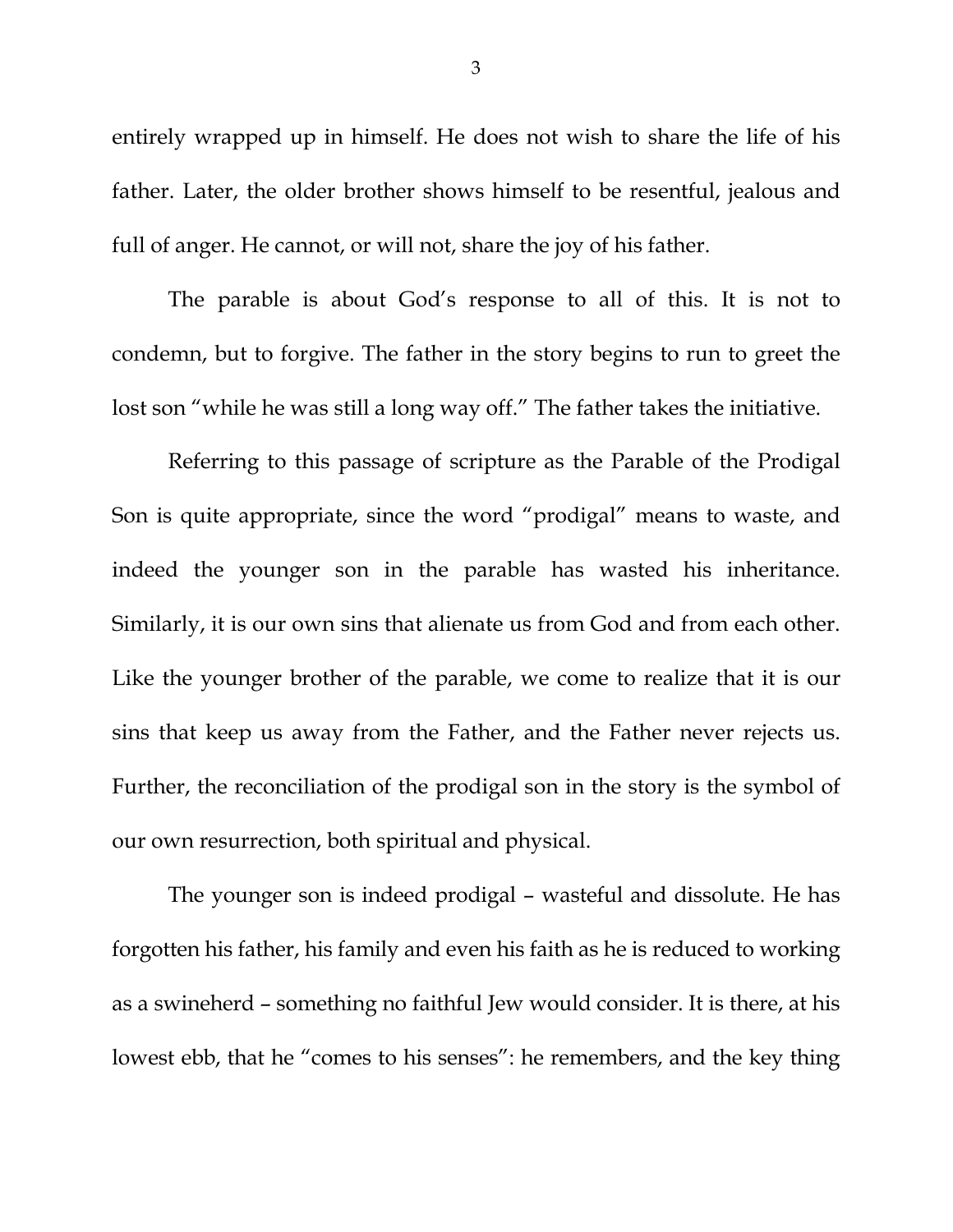he remembers is his father – his father's house, his father's goodness, his father's love. It proves to be a saving memory for the boy as he returns home to seek his father's forgiveness. But it is in fact the Father who proves to be prodigal – in the sense of extravagant – running out to meet his son, embracing him and restoring his dignity in the symbols of the ring, the robe and the sandals.

The twist is that Jesus told this story to the scribes and Pharisees who were grumbling that Jesus was mixing with tax collectors and sinners and eating with them. They are represented in the figure of the elder son who cannot countenance forgiving the younger son. He can only remember the wrongs his brother has committed, and so he is unable to forgive.

We are invited to bring resolution to this unfinished story. It is unfinished because we do not know what the elder son did next. The father stands outside the house pleading with him to enter and join the celebration. As the scene fades out, we are left wondering what the elder son will do, and more importantly: what will I do? Jesus poses this startling challenge to us: will you embrace the way of forgiveness in your own life, and so join the

4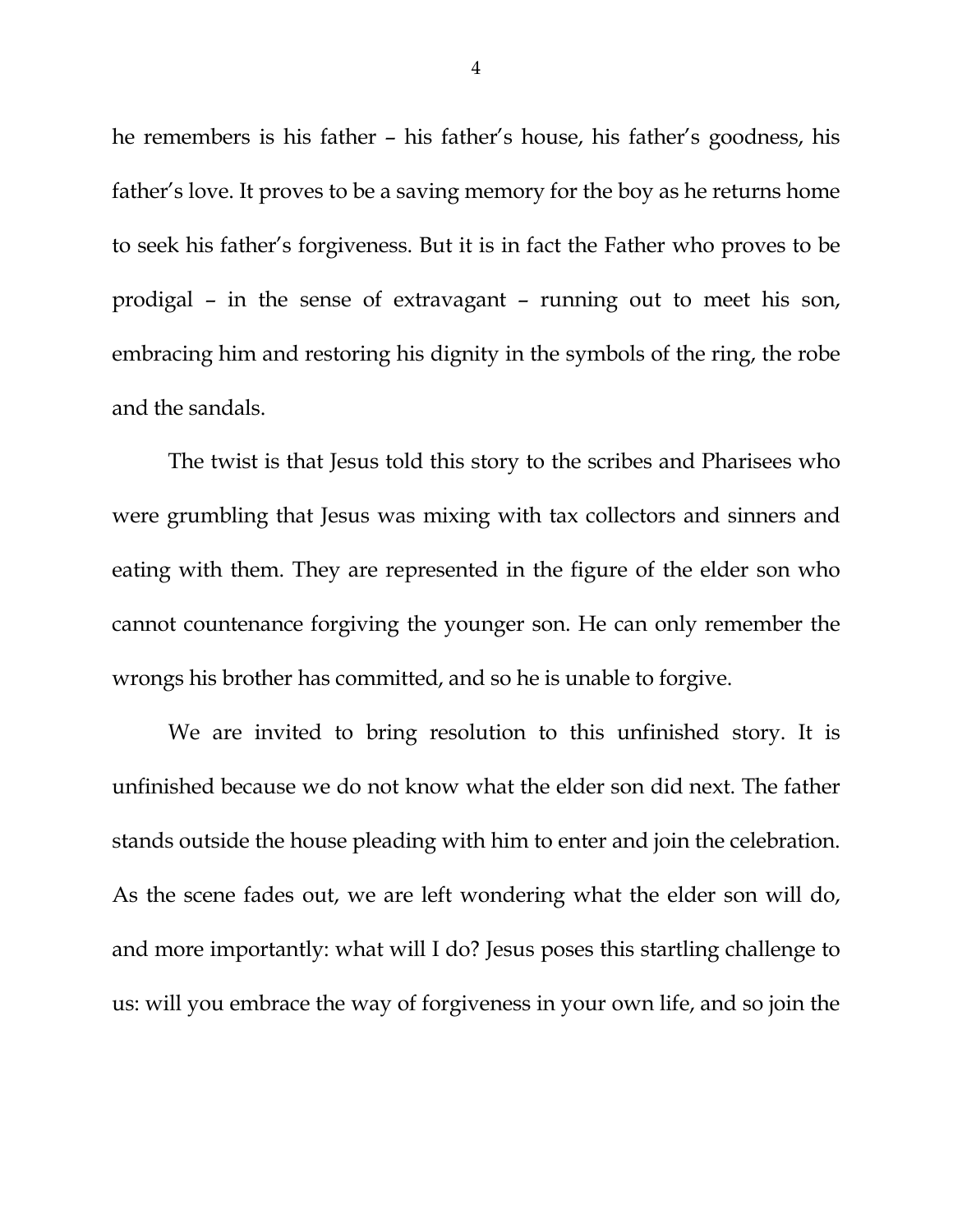celebration of God's mercy, or do you prefer to stay outside, clinging to your memory of hurts, anger and offences?

My dear brothers and sisters in Christ, this parable cannot simply be for us a nice story that we hear in our readings. Quite the contrary, we must take to heart the message of the parable. In our society today, we do not have to look far to see people living lavish, self-centered lives – the very same sort of life that was led by the younger son in our gospel today. Just as the younger son demanded his inheritance and rejected his relationship with his father, so too do many people today live in a way that seeks their own gain over a relationship with God.

In an age where more and more people, particularly young people, say that they have no religious affiliation or even claim to be "atheists," we are called to commit ourselves daily to living as Christ's disciples so that our example of what it means to be a follower of Jesus might be an inspiration to those around us. Our task as missionary disciples is to invite our family, our friends, and our neighbors to share what we have: a relationship with our Lord.